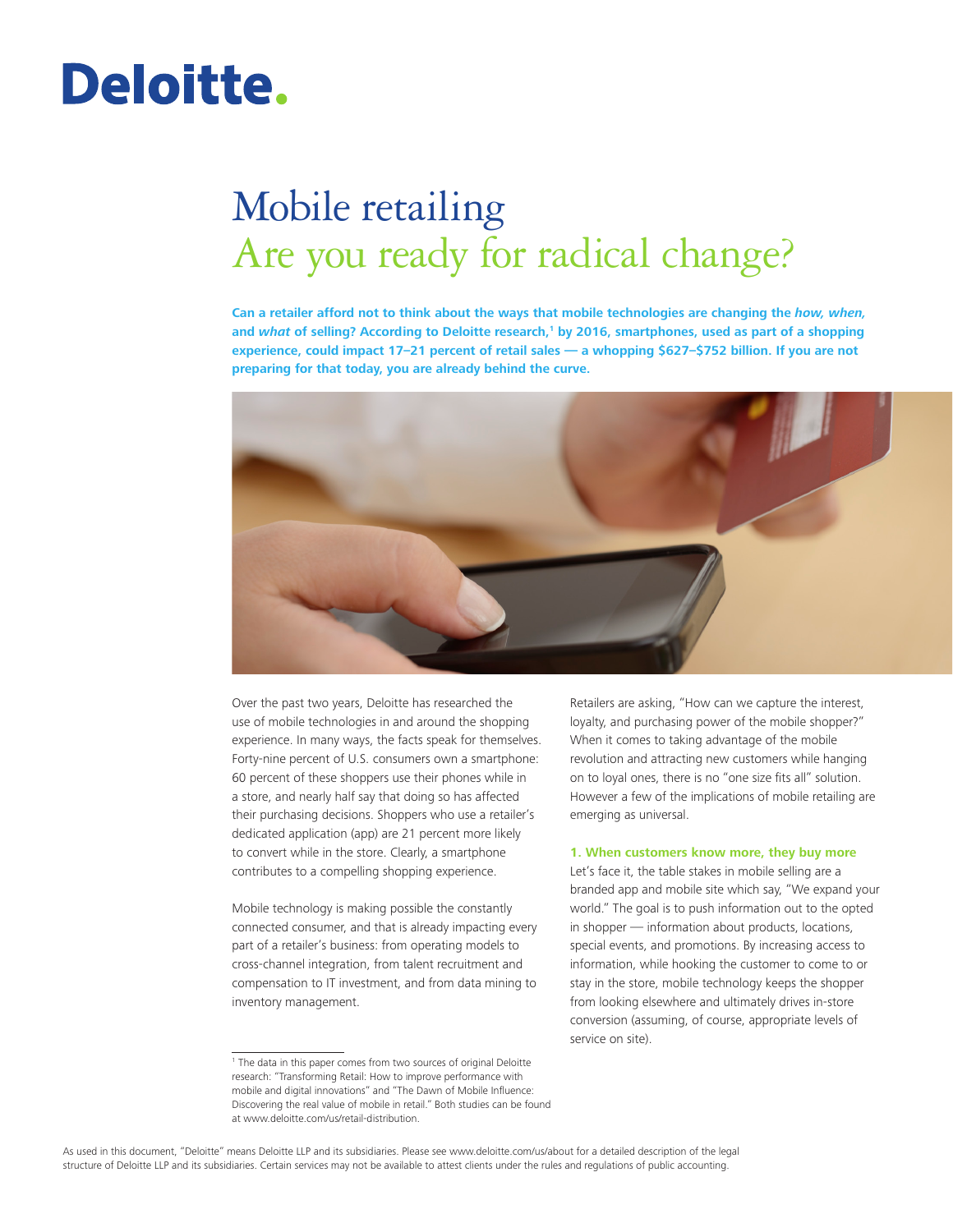For example, to improve the in-store experience, Hy-Vee (a supermarket chain with more than 220 retail stores in the Midwest) rolled out a voice-activated app loaded with inventory data and floor maps. Shoppers can locate products without frustration, as the app directs them to the aisle and even the shelf. The tool also allows users to browse weekly offers, search for recipes, build shopping lists, buy products, and report out-of-stocks via Twitter.<sup>2</sup>

In its innovation center, Motorola imagines a mobileenabled shopping experience where the shopper receives a text directing him/her to personal promotions, checks out via her smartphone from anywhere in the store, and receives an e-receipt. In a conversation with Deloitte LLP, Eduardo Conrado (senior vice president and chief marketing officer of Motorola Solutions) says the innovation center illustrates "the art of the possible … a high-tech, interactive experience."

#### **2. Data analytics is a "must have" capability**

Mobile devices are engaging shoppers about their needs and desires. In the store, retailers (and manufacturers) are using mobile technologies to get to know their customers better — like an 'electronic personal shopper'. But this intimacy requires data — a lot of data — as well as the necessary mining and analysis to become 'insights'.

For example, Clinique is testing an iPad application to provide customized skin care solutions. Shoppers fill out a questionnaire about their dermatological issues; the app analyzes the answers and recommends a bundle of products (among a possible 180,000 combinations). Clinique understands its shoppers: many would rather share private information with an iPad rather than a sales clerk; and they are likely to be impressed with the personalization of the analysis. During its rollout period, the iPad application increased sales by 30 percent.<sup>3</sup>

# **3. Instant gratification is the retailer's best friend** In a survey conducted by a customer relationship management software company, 78 percent of consumers said that price and promotions are the most important factors in their buying decisions. Targeted promotions have been shown to increase purchasing at a rate that is four to five times greater than conventional marketing.4

To encourage spontaneous sales, while fighting showrooming, retailers are geofencing. When an opted in shopper is in or near a store, she receives personal, relevant promotions — for example, a special on umbrellas during a rainstorm is sent to a shopper's smartphone if they are within a 10-mile radius of the store, or a markdown on aisle six when a customer is walking down aisle three.<sup>5</sup> Of course, this technology is still young, and adoption by shoppers has been spotty. According to market surveys from Forrester Research, only eight percent of respondents said they used their phones to "check in" to stores and seven percent said they used phones to learn about in-store promotions or events. In the two years that North Face has had geofences, it has enrolled just 8,000 people.<sup>6</sup>

Yet, mobile couponing is gaining in popularity. General Mills is building a mobile customer base by offering coupons for its 100 brands through an app: so far, 25 percent of its digital coupons are being delivered to mobile devices. In an interview with Deloitte LLP, Katy Dickson (vice president and marketing director) expressed enthusiasm for the new technology: "We continue to look for more opportunities to leverage this channel, including the next frontier of the mobile wallet." Coincidently, digital, including the mobile channel, is more cost-effective, as many third parties charge only a click-through fee for mobile offers, an option that is trending cheaper than traditional advertising.

<sup>2</sup> *Mobile Commerce Daily*, "Hy-Vee launches new mobile app to simplify grocery shopping," (January 24, 2012) and "Hy-Vee lets consumers shop produce via commerce-enabled iPhone app" (December 6, 2011)

<sup>&</sup>lt;sup>3</sup> Zebra Technologies, "How printing from iPad enhances the shopping experience: Lift sales while creating multi-channel opportunities," 2011 (www.zebra.com)

<sup>4</sup> Maxxing, "Increased promotions efforts in response to economic conditions" (www.scribd.com)

<sup>5</sup> Dana Mattioli and Miguel Bustillo, "Can texting save stores? 'Geofencing' lets retailers offer deals to nearby customers, fight priceshopping," *Wall Street Journal,* May 8, 2012 (www.onlinewsj.com)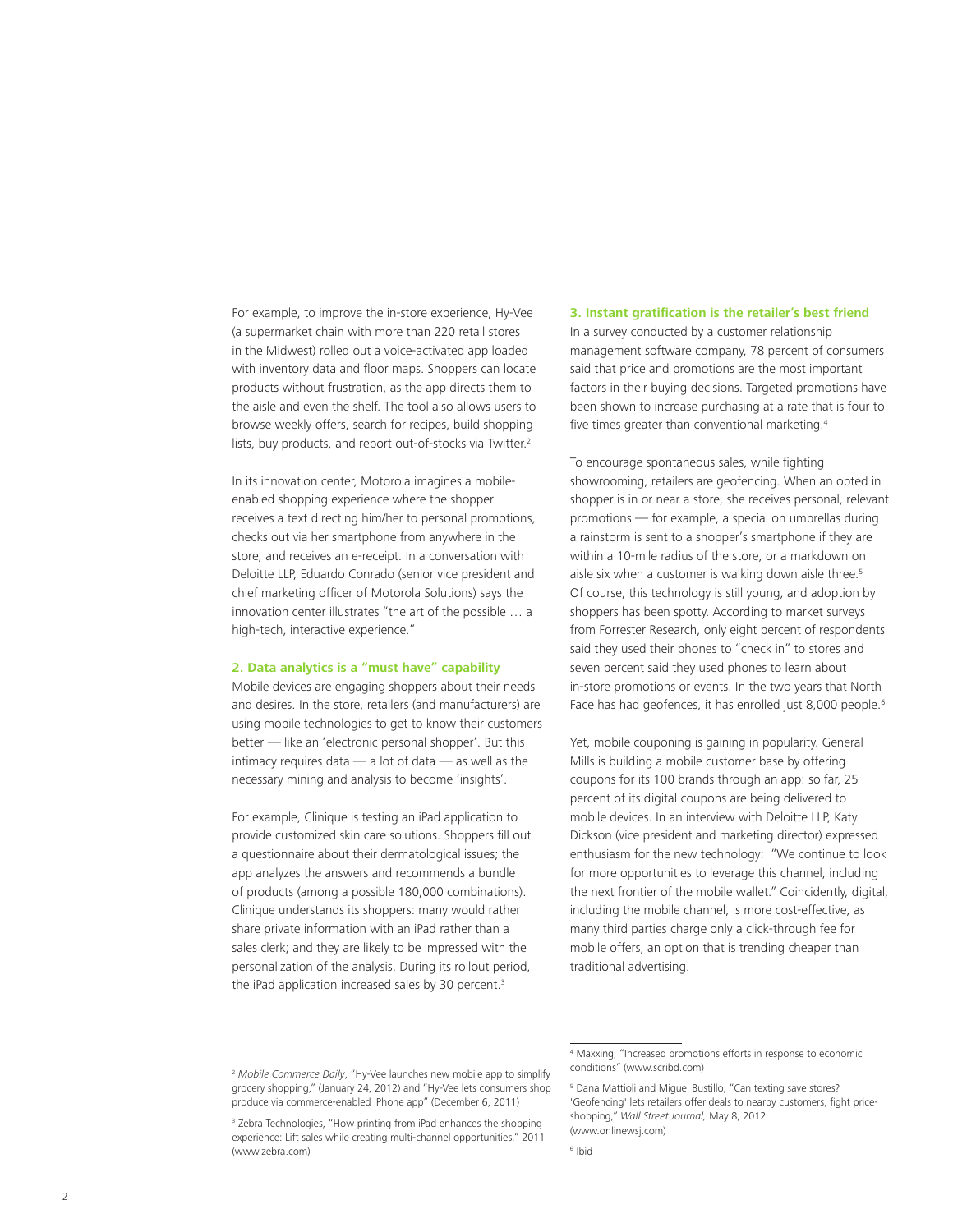#### **4. The boundaries between social media and retail apps are blurring**

Smartphones break down barriers between activities, and retailers are doing the same with "social, local, mobile" marketing or SoLoMo. Shoppers use their phones to find stores near their location, tap into social media for feedback about retailers and products, and receive offers and coupons.

For example, consumers who check in at a Walgreens store via the Foursquare mobile social network instantly receive a coupon that can be read by the phone via optical scanners in the stores. The retailer's president of e-commerce, Sona Chawla, says that the company is "using mobile technology and social media to better engage Walgreens customers, to give them convenient channels to interact with us, and to deliver products, services, and savings they truly value."7

Neiman Marcus is testing a new app that enables customers to interact directly with their favorite sales associates, enhancing connections wherever a shopper is in a store. When a customer with the app on his/her smartphone passes within range of an in-store sensor, the preferred sales associate is automatically notified. At the same time, the shopper is told where an associate is located in the store as well as alerted to upcoming store events, new product arrivals and sales, and emerging fashion trends. The customer can use the app to get product information by reading quick response codes throughout the store; he/she can show his/her favorite products to the associate, make an appointment, or leave a message. The associate sees the customer's likes and dislikes and his/her purchase history, as well as a Facebook photo.8

#### **5. Mobile payments are more efficient for everyone**

Pilot studies suggest that mobile point-of-sale (POS) terminals can cut average transaction time for cash payments in half, while also processing card payments at least five times faster.<sup>9</sup> Also, the operational efficiencies are potentially dramatic: mobile checkout means far fewer counters in the store, freeing up valuable floor space for more productive uses. Last, but certainly not least, mobile checkout can improve the customer experience by reducing wait times and by simplifying coupon redemption (promotions delivered to mobile devices can be received, retrieved, and redeemed on the spot).

As far back as 2010, Nordstrom laid the groundwork for rolling out mobile POS by installing wi-fi in its stores, at that time to enable consumers to shop with their mobile devices by accessing online catalogs. In early 2011, the retailer piloted mobile POS devices at select stores and, by July 2011, expanded the rollout to all its full-line stores.10 Sales associates at Nordstrom can accept credit card payments, send e-receipts, add customers' purchases to its "client service" system, check product availability, and place an order for home or in-store delivery — all on the selling floor, without access to a register or a backroom.

The Home Depot became the first "brick-and-mortar" store to accept PayPal; the technology has been rolled out in 2,000 stores across the U.S. At designated terminals, consumers can check out by either using a PayPal-issued credit card or entering their mobile phone number and a PayPal PIN. During an interview with Deloitte LLP, Cara Kinzey (senior vice president, information technology) said that customer feedback on the PayPal option has been strong: "People who have used it, like it. A lot of our shoppers — such as contractors — do not want to carry wallets. This has been one of our best technology implementations from a customer acceptance standpoint."

<sup>7</sup> Bill Siwicki, "Walgreens gives SoLoMo shoppers instant gratification," *Internet Retailer,* March 7, 2012 (www.internetretailer.com)

<sup>8</sup> Siwicki, "Neiman Marcus connects customers and associates with a SoLoMo app," *Internet Retailer,* March 1, 2012

<sup>&</sup>lt;sup>9</sup> Craig Conklin, "NFC and the mobile payment initiative," January 17, 2011 (www.craigconkling.blogspot.com)

<sup>10</sup> *RIS News*, "Nordstrom deploys 6,000 mobile POS devices" (May 16, 2011) and "Nordstrom expands mobile POS functionality in chain-wide deployment" (February 21, 2012) at www.risnews.edqlcom/retail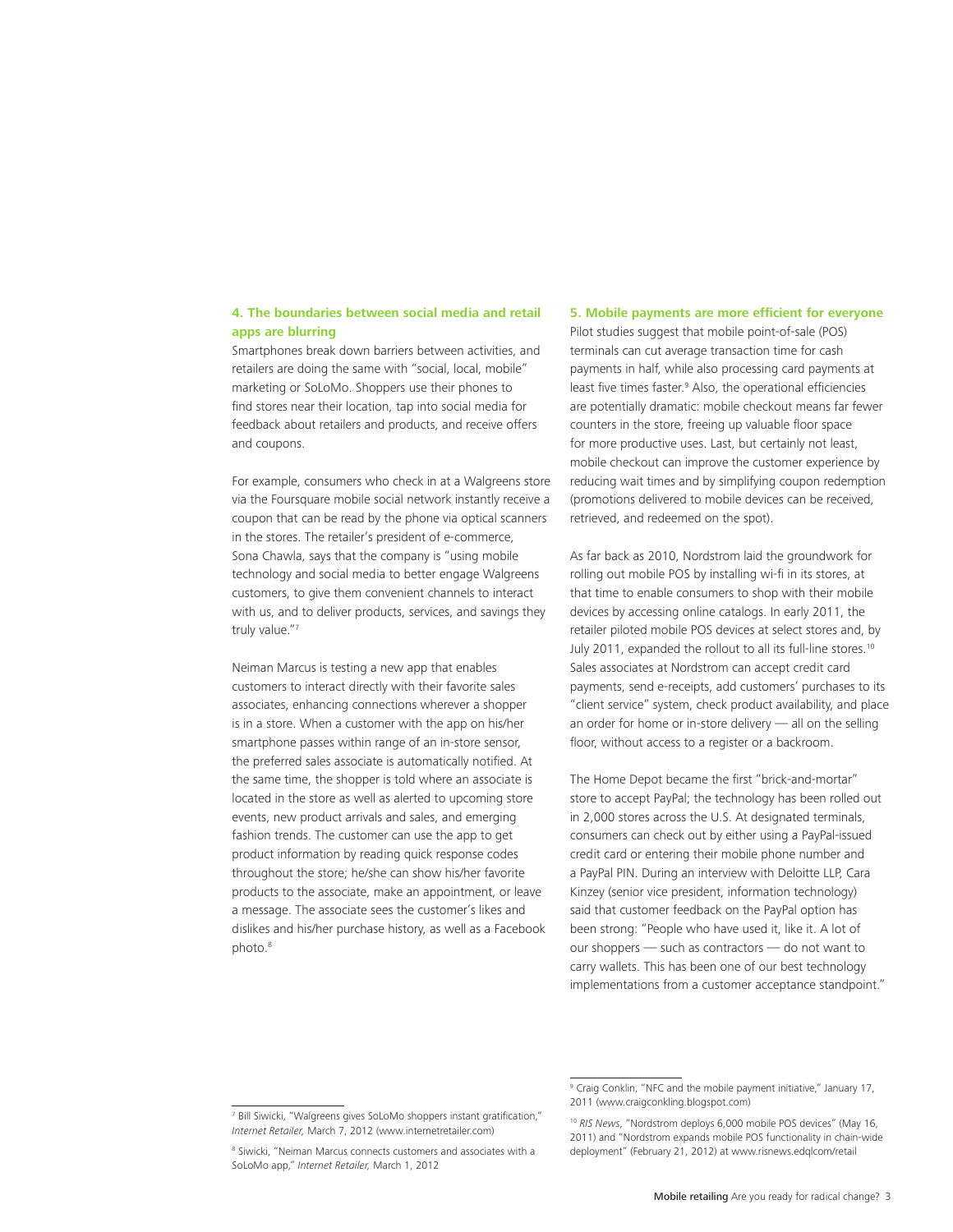#### **About Mobile Payments:**

#### **A view from ISIS, maker of the Isis Mobile Wallet™**

ISIS is the joint venture of three large wireless telecom providers. The Isis Mobile Wallet™ is an NFC (Near Field Communication) technology soon available on mobile phones from major manufacturers. Deloitte LLP asked Ed Busby (chief commerce officer at ISIS) to share his thoughts about mobile payments.

# **Q: How can retailers benefit from adopting mobile payment platforms? Which aspect of store performance would be enhanced as a result?** On the payment side, there is going to be big savings in operations just from time saved at the POS. For retailers like grocery stores, having a "tap to pay" capability will actually mean tens — and for some, hundreds — of millions of dollars in savings.

On the commerce side, mobile payment platforms are a great way to send targeted offers to loyal customers. When you think about it, the biggest challenge facing the largest retailers is not discovery: it is about getting a greater share of the wallets or already loyal shoppers. In the long run, a platform will introduce much more complex loyalty schemes that could enable merchants to drive incentives. We are seeing things like gameification develop around an expanded ecosystem.

#### **Q: What about small retailers — the mom-and-pop businesses — how can they benefit?**

Unlike the big businesses, the small enterprises really need discovery. For them, couponing and discounts are attractive ways to get people in the door. But most local and small businesses overestimate their ability to keep shoppers loyal once they walk in the door. In the long run, these types of platforms will evolve to help those small businesses attract new consumers and keep them coming back.

### **Q: What would you say to retailers who are planning their own mobile payments platform?**

When you are developing your own apps, think about how you might want to integrate those into the payments experience, especially from a consumer's perspective. Retailers should actually participate with us earlier rather than later, because as we develop our products for future releases, we can incorporate their thoughts and experiences, as well as their commercial objectives.

Part of the online payment picture is cloud computing. According to a recent posting in *The Mobile Retail Blog*, cloud computing can make the cash register obsolete, even for small businesses. A small attachment that plugs into a smartphone can read a credit card number, process the payment, and deposit the funds in a bank account. This very new technology has already processed about \$2 billion worth of credit card payments for small retailers. At the same time, the software in a cloud-based cash register can automatically update store inventory with each scan, record a purchase in a customer's profile (and notify him by email when a similar product goes on sale), and identify best sellers in a store and shift the inventory to make sure there is ample supply.<sup>11</sup>

#### **6. Mobile-empowered associates may deliver better service to shoppers**

When it comes to store operations, mobility is all about productivity improvement. Sales associates armed with tablets are freed from the checkout counters and the stockroom to help customers on the floor. At the same time, they can see inventory across all stores and distribution centers, allowing customers to choose from a wide range of products. In fact, mobility can reduce inventory costs and stockouts, while expanding shopper's choices. Recent research shows that out-of-stock items can cost retailers nearly half of a customer's intended purchases;<sup>12</sup> by making inventory visible to customers, retailers can close the deal and keep them from shopping elsewhere.

Retailers could even give smartphone-equipped customers direct access to virtual inventory, providing a better customer experience than their online counterparts by offering free pickup at stores and "no hassle" returns and exchanges. By 2005, Nordstrom's sales associates could quickly locate a product across the retailer's entire store inventory and ship it directly to customers. Three years later, the retailer included online inventory in the associates' view, creating a truly shared inventory platform.

<sup>11</sup> Daniela Baker, "Is retail ready for cloud-based cash registers?" *The Mobile Retail Blog*, November 29, 2011 (www.themobileretailblog.com)

<sup>&</sup>lt;sup>12</sup> Thomas Gruen, Daniel Corsten, and Sundar Bharadwaj, "Retail out-ofstocks: A worldwide examination of extent, causes, and consumer responses," University of Colorado, Colorado Springs, May 19, 2002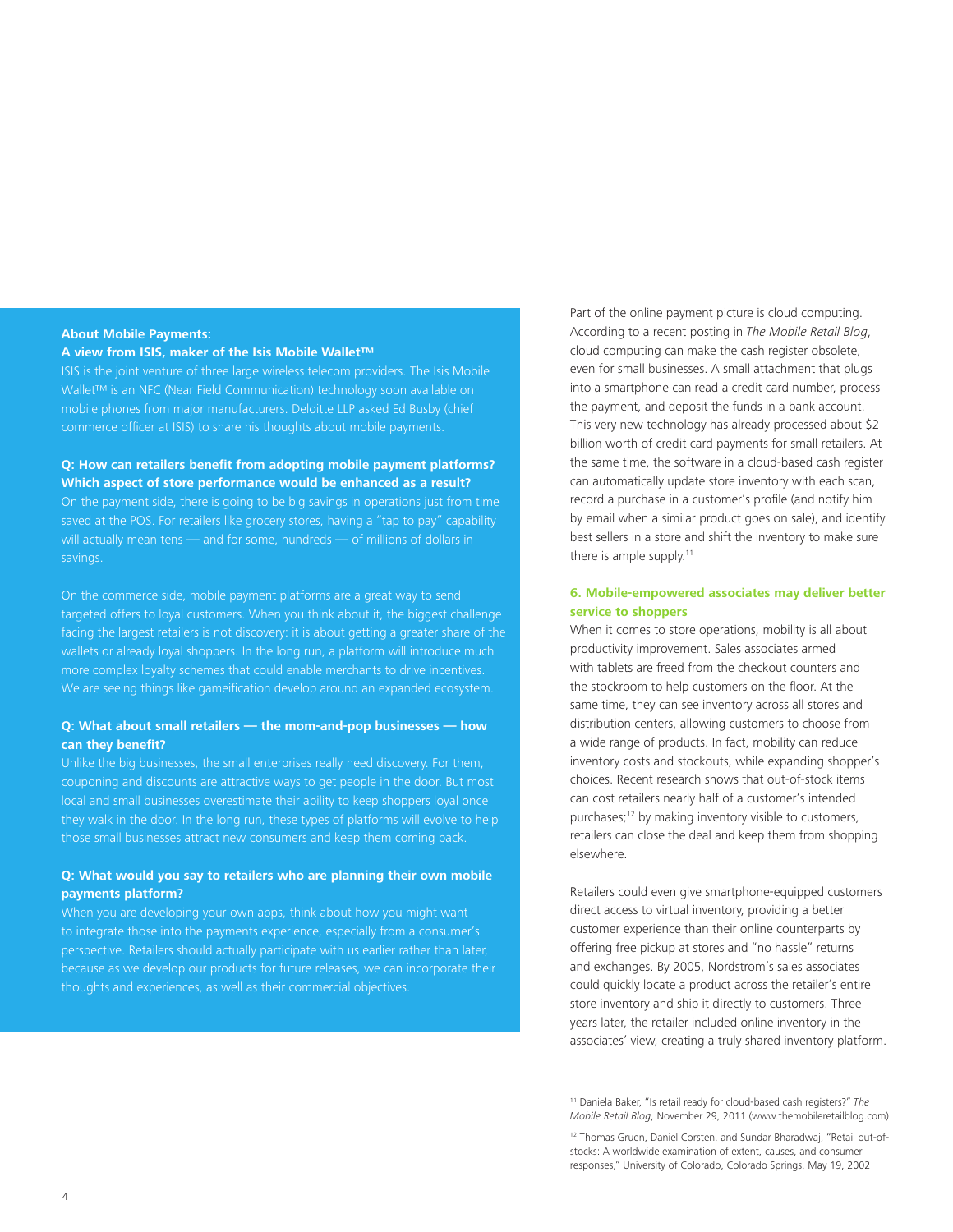The Home Depot has unified its inventory across stores and distribution centers, so sales associates armed with mobile POS devices can locate products in a store or in nearby locations. As associates reduce stockouts, they also improve the consumer experience and increase conversion rates. For the first time, more than 51 percent of The Home Depot's store staff are allocated to customer-facing activities rather than tasking activities. According to CEO Francis Blake, the retailer has a target ratio of 60:40 by 2013.13

Of course, this raises the question: When mobile is part of a retailer's strategy and operations, does the company need employees with new and different skills, not just in sales but also in supporting operations? Certainly, information technology will need more muscle, while sales associates will need to be trained to use the technology as part of the sales process. Also, since a shopper can "leave" a store virtually, having at her fingertips ready access to other retailers' products and prices, the associate's knowledge and service delivery will have to be top-notch. Store employees are the face of the retailer — brand ambassadors who embody the values of their companies. As customers' purchasing behaviors evolve so must the sales associate's role. In this context, retailers should step back and assess how they can enable their store talent to deliver a new service model, with the technology and the right-sized workforce to support it.

#### **7. An "app" alone will not do it…**

NFC is a short-range, low-power protocol between two devices: the initiator uses magnetic induction to create a radio wave field that the target can detect and access. Small amounts of data can be transferred wirelessly over a relatively short distance. (NFC has evolved from technologies like RFID, but unlike RFID is not a "one way street." An NFC-enabled device can both send and receive information.) A smartphone with an NFC chip can easily work as a credit or debit card — a tap or wave of the phone at an NFC-enabled payment terminal completes a transaction.<sup>14</sup>

On July 2, MasterCard and Deutsche Telekom announced a partnership to introduce mobile payments in Europe. At the same time, Deutsche Telekom is talking to Google, whose Google Wallet™ is an already known mobile payment "app." These alliances will likely speed up the popularity of NFC in mobile phones and acceptance of the mobile wallet concept.<sup>15</sup> In a statement to the press, Thomas Kiessling (chief product and innovation officer for Deutsche Telekom) said: "This is a huge step on our way to increase mobile payments … We want to build a comprehensive ecosystem around mobile payment [and be] the first choice for customers regarding connected life and work."16

# **In conclusion: Mobility is anticipated to drive radical changes in business models**

Mobile affects everything — not just store operations, but also marketing and merchandising, cross-channel strategies and integration, organization and talent management, and technology investments.

While mobile technology has far-reaching implications for a retailer's business model, there is no "one size fits all" solution. Right now, every retailer has to consider a few fundamental strategic issues:

- How can mobile technologies improve the in-store experience? How should multiple channels be integrated so that shoppers can seamlessly connect with the brand? The place to begin is a customized app and branded mobile site — the table stakes for engaging the shopper and pushing out all types of information.
- Social networking is significantly important in developing and sustaining a relationship with customers. More than ever, shoppers are communicating their likes and dislikes, influencing each other for better or worse. The advocacy of satisfied customers amplifies the impact of a retailer's messaging and brand reputation. Companies can win advocacy by being a relevant, impactful, and valuable part of shoppers' dialogues.

<sup>&</sup>lt;sup>13</sup> RIS News, "Home depot quickly hits 1 million mark for mobile POS transactions"

<sup>&</sup>lt;sup>14</sup> "Near-field-communication is helping your smartphone replace your wallet" (www.popsci.com)

<sup>&</sup>lt;sup>15</sup> Mihaita Bamburic, "Mobile payments are coming to Europe," July 3, 2012 (www.betanews.com)

<sup>&</sup>lt;sup>16</sup> Ingrid Lunden, "MasterCard ties up with T-Mobile for NFC mobile payments in Europe," July 2nd, 2012 (www.techcrunch.com)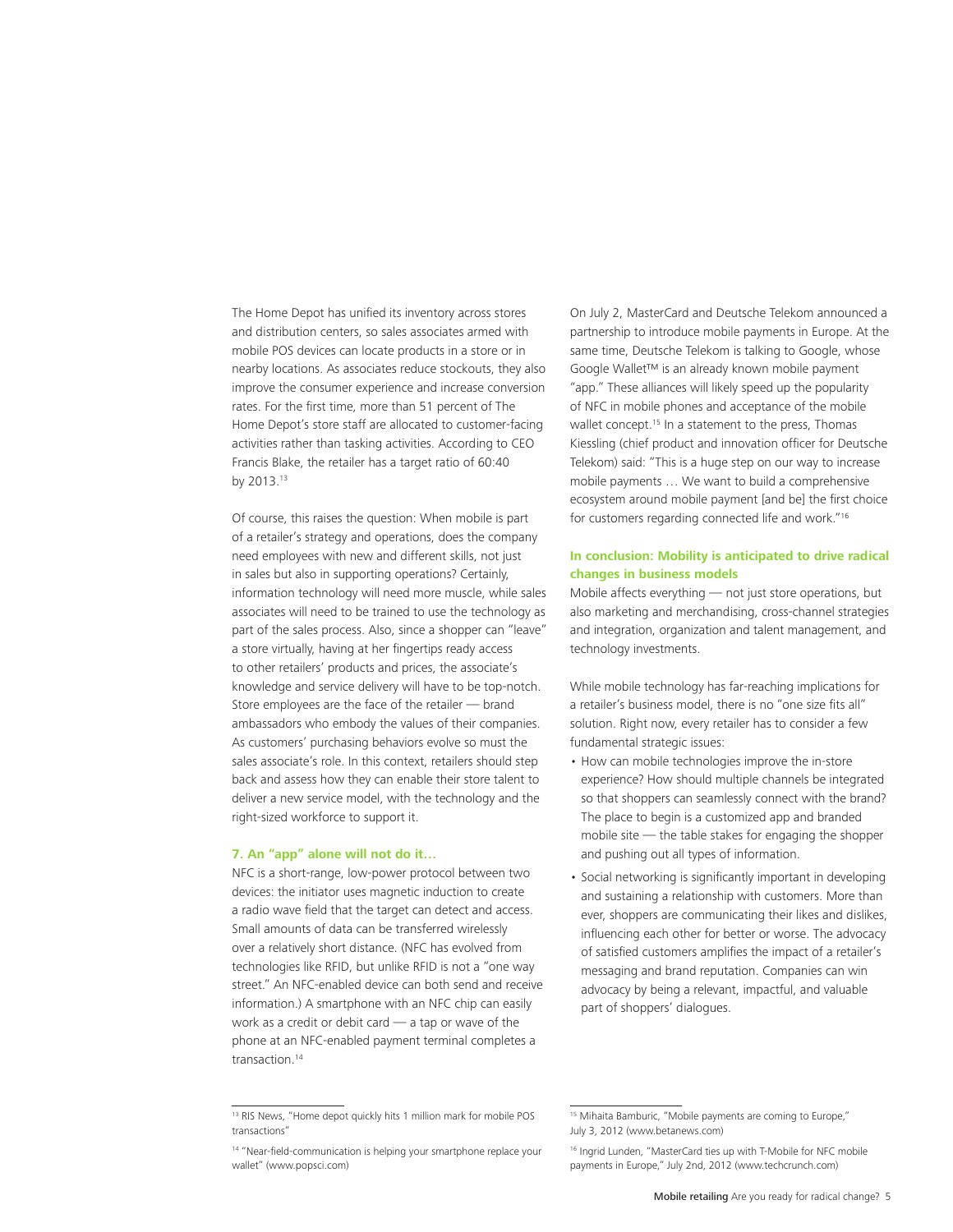#### **Every format is different (and some are more mobile-friendly)**

Retailing formats differ in their value propositions, strategies, performance objectives, and customer expectations. So, not surprisingly, they also differ in their uses of mobile technology. Here are some general observations:

**Apparel store:** Customers may prioritize expert opinions, in-store ambience, and customized clothing over transaction speed. Mobile "apps" that provide real-time fashion advice or access customers' social networks to validate purchase decisions may be particularly valuable to shoppers.

**Department store:** To attract and retain young customers, the focus will likely be on loyalty programs and targeted offerings, managed and sent to smartphones. Applications that provide in-store navigation may help customers find the products they are looking for.

**Discount store:** Personalized offerings and price discounts may be especially effective in appealing to price-sensitive customers. Visitors to discount stores may appreciate mobile POS, as it shortens wait times and simplifies the shopping experience.

**Club store:** Mobile-based services that provide targeted offerings, bundled products, or discounts may be attractive to price-sensitive shoppers. Customers may also benefit from mobile applications that help them navigate more efficiently and locate specific items on the shelves.

**Drug store:** Customers may value mobile applications that provide credible information on prescription drugs. The convenience of mobile technologies to manage loyalty programs, offer discounts, and decrease checkout times may keep customers from shopping elsewhere.

**Grocery store:** Low prices play an important role in attracting shoppers. Mobile strategies that provide targeted offerings and real-time discounts could shape customer behavior and increase loyalty. Mobile innovations that accelerate the shopping process would also be valuable.

**Home improvement store:** Mobile innovations that can tap into expert opinion and provide how-to videos for relevant products would enhance the customer experience and decrease staffing requirements.

**Non-apparel specialty store:** Mobile innovations that provide personal recommendations based on the shopper's own tastes and requirements might be rewarded with improved store performance.

- Shopper segmentation enables greater relevance and customer intimacy. To gather and analyze data successfully — as a means to understanding customers and crafting tailored messages and offers — a retailer might have to explore new organization structures, processes, and third-party partnerships.
- To optimize investments, a retailer's leadership will need an enterprise view — a holistic understanding of multiple profit and loss statements, of the new talents required of employees, and of channel-specific and cross-channel strategies and objectives. One innovation here is the concept of a chief experience officer who can break down organizational barriers.

In the near future, mobile technology will begin to affect each retailer's ability to attract new customers and retain old ones. For this reason, each retailer has to ask: "How could mobile enable us to offer our customers a better shopping experience?" Being prepared for radical changes is an absolute.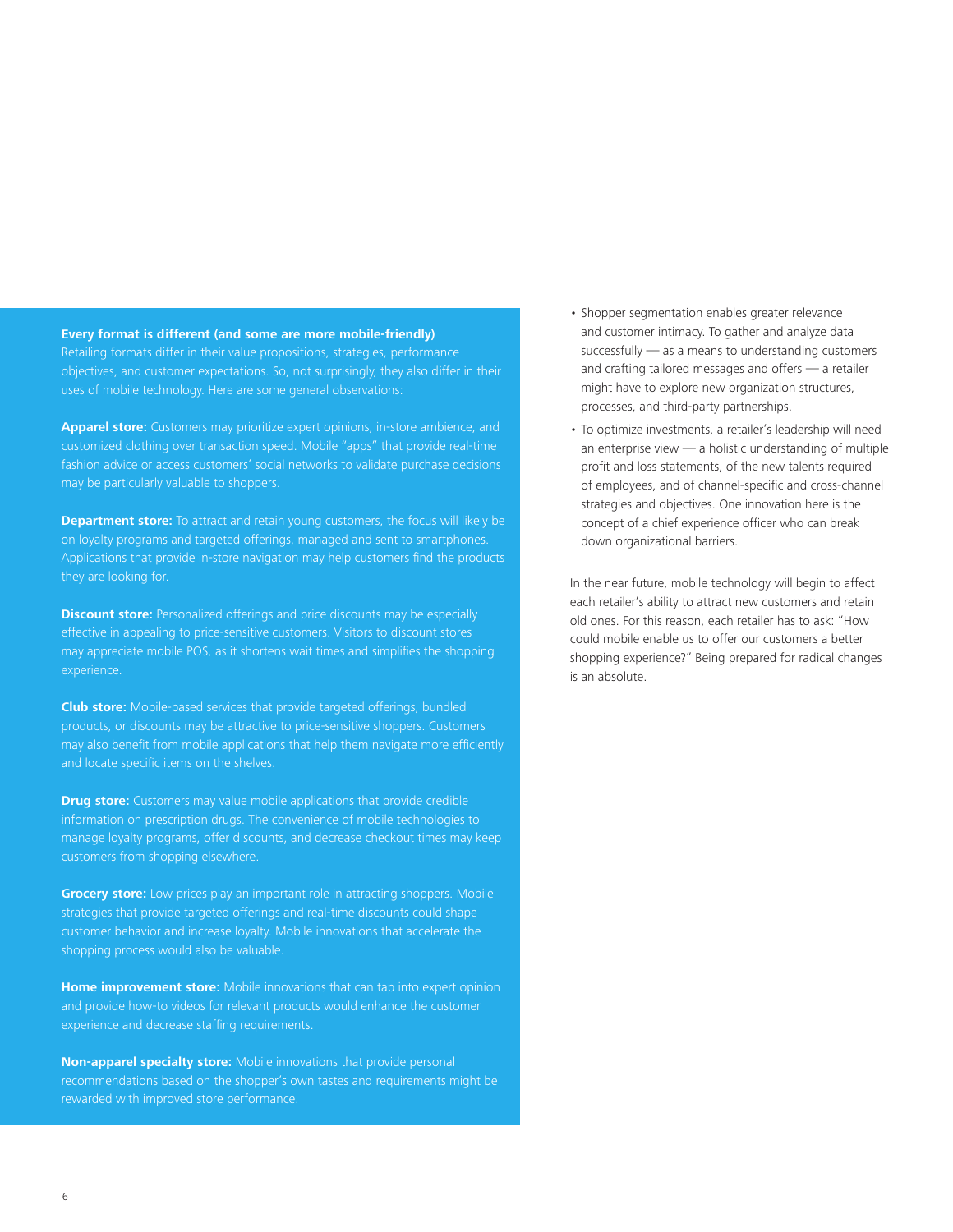### **Authors**

# Alison Paul

Vice Chairman U.S. Retail & Distribution Leader Principal Deloitte Consulting LLP +1 312 486 4457 alpaul@deloitte.com

#### Philip Asmundson

Partner, Audit & Enterprise Risk Services Deloitte & Touche LLP +1 203 708 4860 pasmundson@deloitte.com

### Divakar Goswami

Manager, Deloitte Research Deloitte Consulting LLP +1 615 718 5910 dgoswami@deloitte.com

#### Tiffany Mawhinney

Manager Deloitte Consulting LLP +1 404 631 2088 tmawhinney@deloitte.com

#### Julie Nannini

Manager Deloitte Consulting LLP +1 704 227 7879 jnannini@deloitte.com

#### **Visit Deloitte.com**

To learn more about our services, visit us online at www.deloitte.com/us/retail-distribution. Here you can access our complimentary Dbriefs webcast series, Deloitte Insights podcast program, innovative and practical industry research, and a lot more about the issues facing retailers and distributors from some of the industry's most experienced minds.